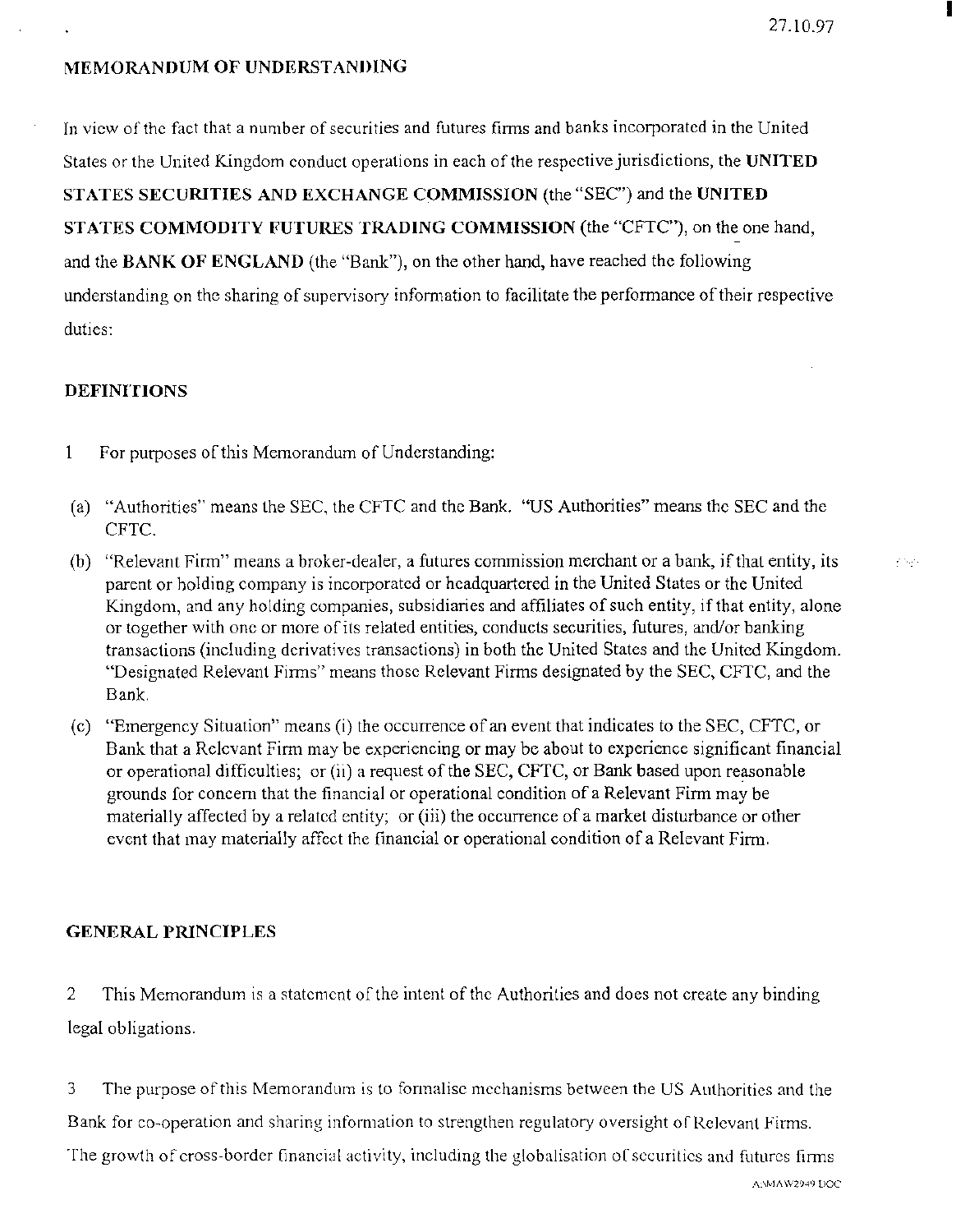and banks, has made the sharing of supervisory and financial information critical to the ability of the Authorities to carry out their respective oversight responsibilities.

4 In light of its objective, this Memorandum is intended to apply to co-operation and the sharing of information between either of the US Authorities and the Bank. It is not intended to cover co-operation between the US Authorities.

## MANAGEMENT CONTROLS

5 In view of the expanded global activities of Relevant Finns, the Authorities believe that, to enhance the effectiveness of their oversight, it is important that they work together to identify and monitor the use of management controls by Relevant Firms. In this regard, the Authorities believe that management controls that Relevant Firms must have for the global risk management of their activities include controls relating to: (i) market risk management; (ii) credit risk management; (iii) balance sheet and liquidity management; (iv) operations and systems; (v) counterparty/legal risk controls; and (vi) compliance and audit. To promote supervisory co-operation, the US Authorities and the Bank intend to consult regarding issues identified in connection with the use of management controls by Relevant Finns.

6 The Authorities aim to have each Designated Relevant Firm maintain an appropriate, current, written description of the manner in which it is implementing the management controls identified above.

7 The US Authorities and the Bank intend to inform each other promptly of any significant concerns that they may have in respect of the operation of management controls at Designated Relevant Finns, to the extent that these concerns could have implications for the activities of such Firms in the other jurisdiction. Where remedial action is called for to address any such significant concern, the US Authorities and the Bank intend to notify each other promptly once such remedial action has been taken. Where practicable and appropriate, the US Authorities and the Bank intend to consult prior to taking action.

#### ASSISTANCE IN OBTAINING INFORMATION

8 The Bank may request the SEC or the CFTC, to the extent that the SEC or CFTC can do so, to obtam and provide 1t with information in the possession of a Relevant Finn located m the Umted States.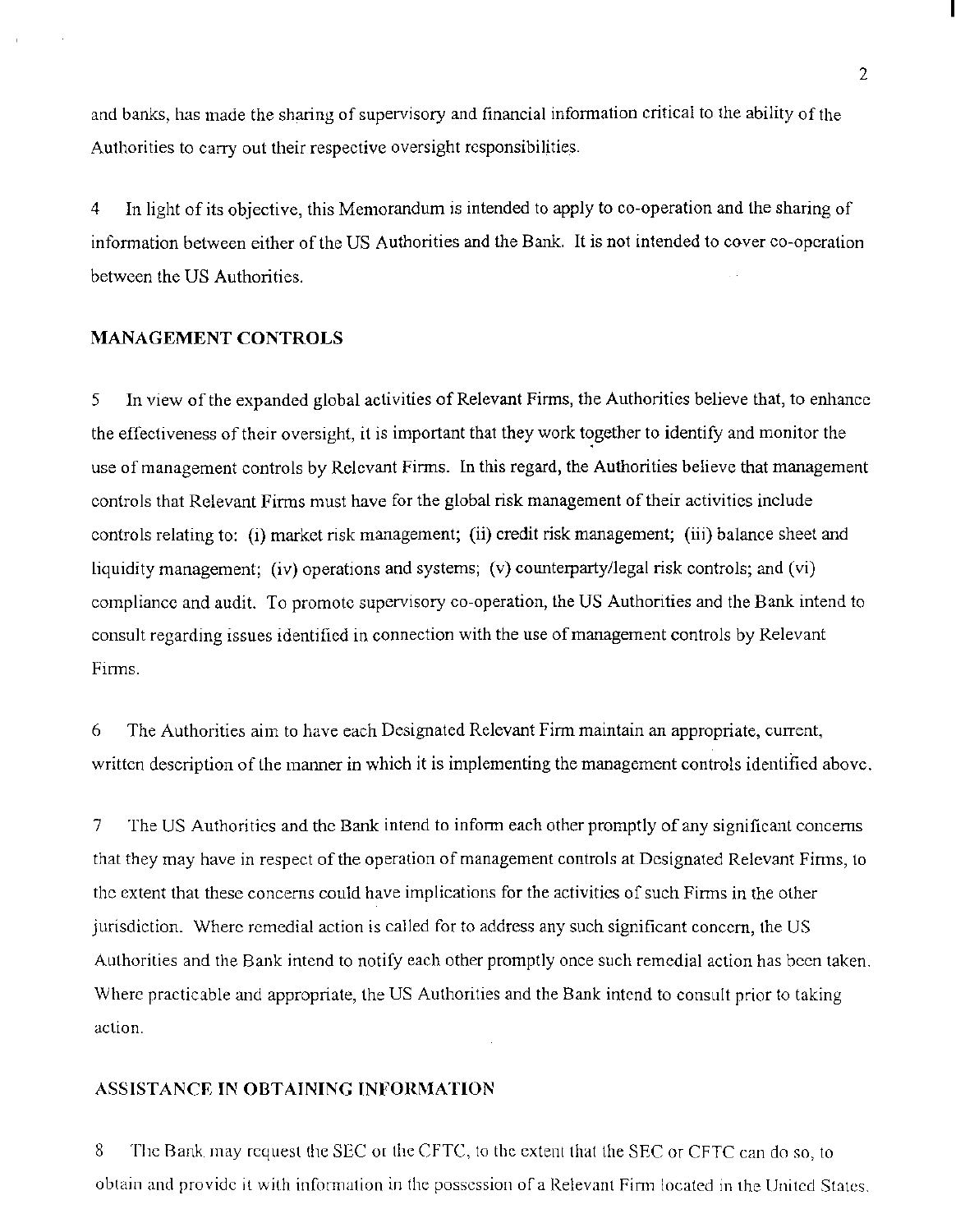The SEC and the CFTC may request the Bank, to the extent that the Bank can do so, to obtain and provide it with information in the possession of a Relevant Finn located m the United Kingdom. The relevant Authorities will consult regarding the basis and terms upon which any such information will be provided.

9 Upon written request to the SEC or CFTC signed by an authorised official of the Bank setting forth a reasonable explanation of the relevance of the information requested to the Bank's supervisory concerns, the SEC or CFTC, as appropriate, may provide to the Bank information regarding a US securities or futures subsidiary within a UK Relevant Firm. Such information normally would not include customer account information unless this is of particular relevance to the supervisory concern prompting the request.

10 Upon written request to the Bank signed by an authorised official of the SEC or CFTC setting forth a reasonable explanation of the relevance of the information requested to the SEC's or CFTC's supervisory concerns, the Bank may provide to the SEC or CFTC, as appropriate, information regarding a UK banking subsidiary within a US Relevant Firm. Such information normally would not include customer account information unless this is of particular relevance to the supervisory concern prompting the request.

11 The US Authorities and the Bank also intend to provide to the other information: (a) reasonably required by the other to facilitate a determination whether a proposed subsidiary meets the requirements for authorisation in the host country or continues to meet the requirements for authorisation; (b) regarding the extent and nature of its supervision of Relevant Finns with operations in the other country; and (c) concerning material changes or developments with respect to its supervisory regime. Such information may be supplied either upon request, to the extent that the information is readily available to the supplying Authority, or in other circumstances where either of the US Authorities and the Bank detenninc that it is in their mutual interest to exchange such infonnation.

12 The Authonties believe that early detection of serious financial or operational difficulties at a Relevant Firm is critical to the effective resolution of such difficulties. Therefore, in the case of a US or UK Relevant Finn facing serious financial difficulties in the US or UK that could have a matcnal adverse effect on the operations of such Firm in the other country, the Authonties recognise that close liaison would be mutually advantageous. Each Authority will endeavour to communicate such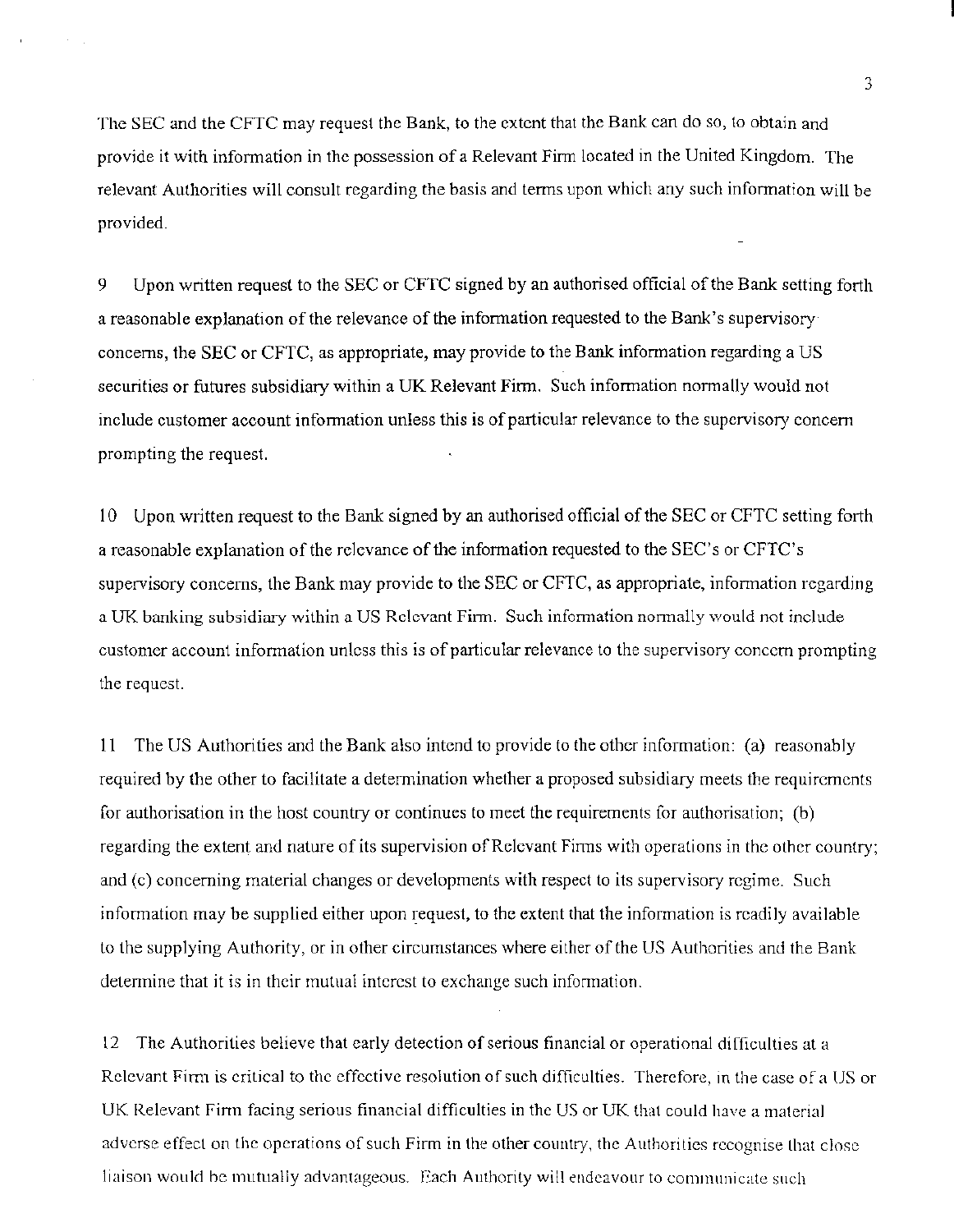information relating to a US or UK Relevant Firm as appropriate in the particular circumstances, taking into account all relevant factors, including the status of efforts to address the difficulties.

### CO-OPERATION IN EMERGENCY OVERSIGHT

13 The Authorities' aim is to promote mutual consultation and the prompt and productive exchange of information in Emergency Situations. In Emergency Situations, the US Authorities and the Bank will endeavour to notify the other of the Emergency Situation and communicate such information to the other as would be appropriate in the particular circumstances, taking into account all relevant factors including the status of efforts to address the Relevant Firm's difficulties.

14 During an Emergency Situation, requests for information may be made in any form, including orally. Requests should be narrowly framed to secure information that may be useful in connection with responding to the particular Emergency Situation. In responding to requests, information about the Relevant Firm(s) should be made available on an expedited basis.

15 During an Emergency Situation, the US Authorities and the Bank will endeavour to take practical steps to assist the other in monitoring the situation on a timely basis. These will include designating a point person (and a back-up point person) who will be available and competent to discuss the Emergency Situation with the requesting Authority and endeavouring to provide the requesting Authority with relevant and timely information. The Authorities may also jointly decide that it would be appropriate for a representative of the requesting Authority to be physically present at the premises of the relevant Authority to obtain briefings and other information on a regular basis. The type of information which might be exchanged could include: current financial position (balance sheet and off-balance sheet) and income statement; portfolio and credit information, including details of major long and short positions; and counterparty exposures.

16 Throughout an Emergency Situation, the US Authorities and the Bank. will endeavour to: (i) continue to make information available on a timely basis; (ii) advise each other of the actions they intend to take to address the Emergency Situation; and (iii) consult regarding the Emergency Situation for as long as the Authorities consider appropriate.

I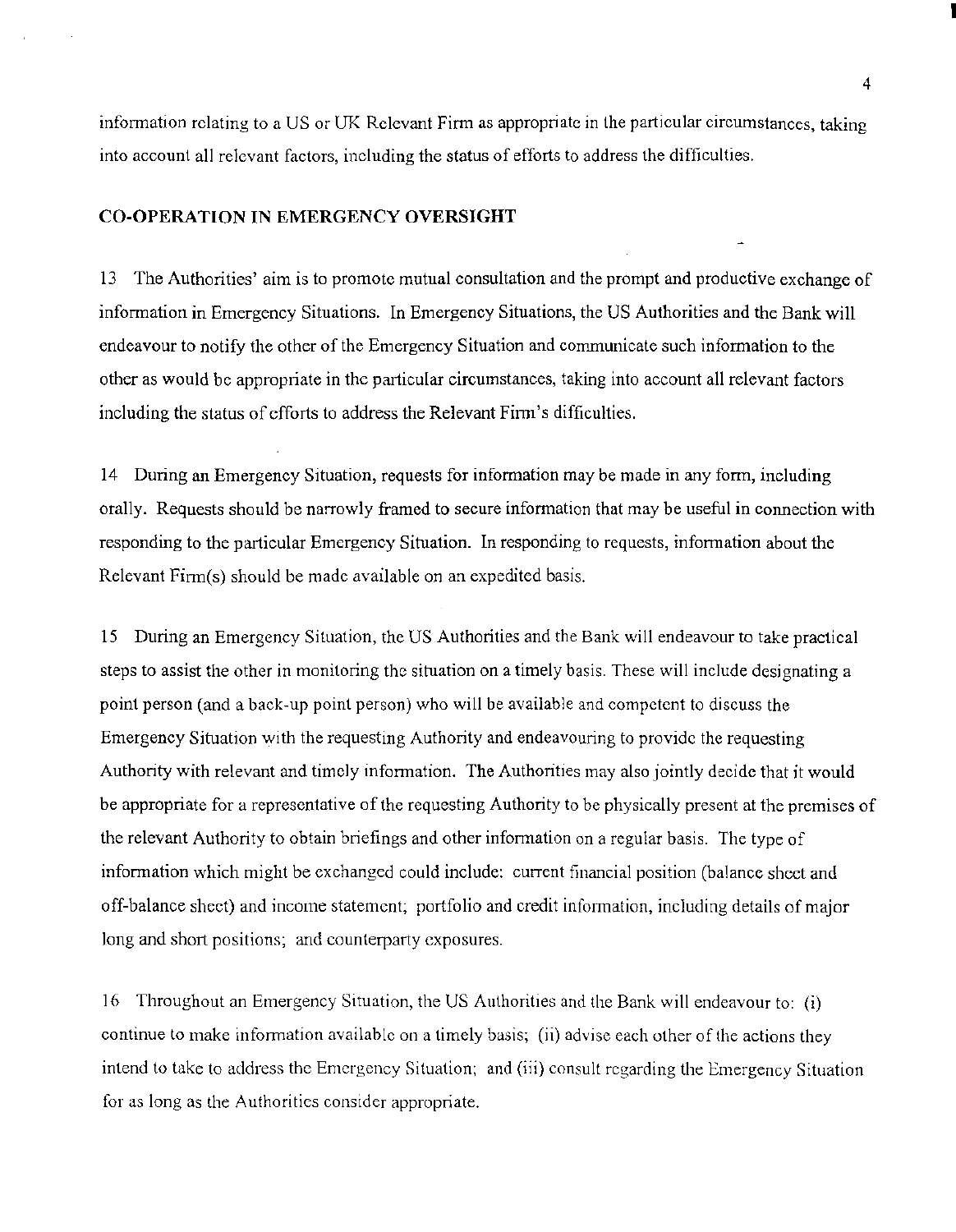#### PERIODIC CONSULTATIONS

17 The Authorities intend to consult regarding the scope and operation of this Memorandum, and general supervisory developments, including any significant changes in the laws and regulatory requirements relevant to co-operation pursuant to this Memorandum. The US Authorities and the Bank will also, as appropriate, update each other on issues concerning Relevant Firms, and review whether they have disclosed to each other all relevant information. In addition, every effort will be made to encourage informal contacts between staff of the Authorities, including holding meetings where useful.

### USE AND CONFIDENTIALITY OF INFORMATION

18 The Authorities recognise that effective oversight involves co-operation and the sharing of sensitive non-public information. Accordingly, information provided pursuant to this Memorandum is to be used solely for lawful supervisory purposes.

19 Each Authority intends to hold confidential all information received pursuant to this Memorandum to the fullest extent permitted by law, and not to otherwise disclose such information other than as necessary for lawful supervisory purposes.

20 All documents provided pursuant to this Memordndum shall remain the property of the Authority providing such information. Subject to the provisions of paragraphs 18 and 19 above, upon receiving a legally enforceable demand from a third party for non-public supervisory information provided pursuant to this Memorandum, the SEC, CFTC or Bank intend to notify the other relevant Authority as soon as feasible and co-operate with the other in seeking to preserve the confidentiality of such information. Upon receiving any other request from a third-party for non-public supervisory information provided pursuant to this Memorandum, the SEC, CFTC or Bank shall notify the other relevant Authority as soon as possible of the request, and shall not disclose such information without the prior consent of the providing Authority.

21 The sharing of non-public supervisory information pursuant to this Memorandum is done in reliance on the foregoing assurances and is not intended to waive any legally cognizable privilege as to any person other than the parties to this Memorandum.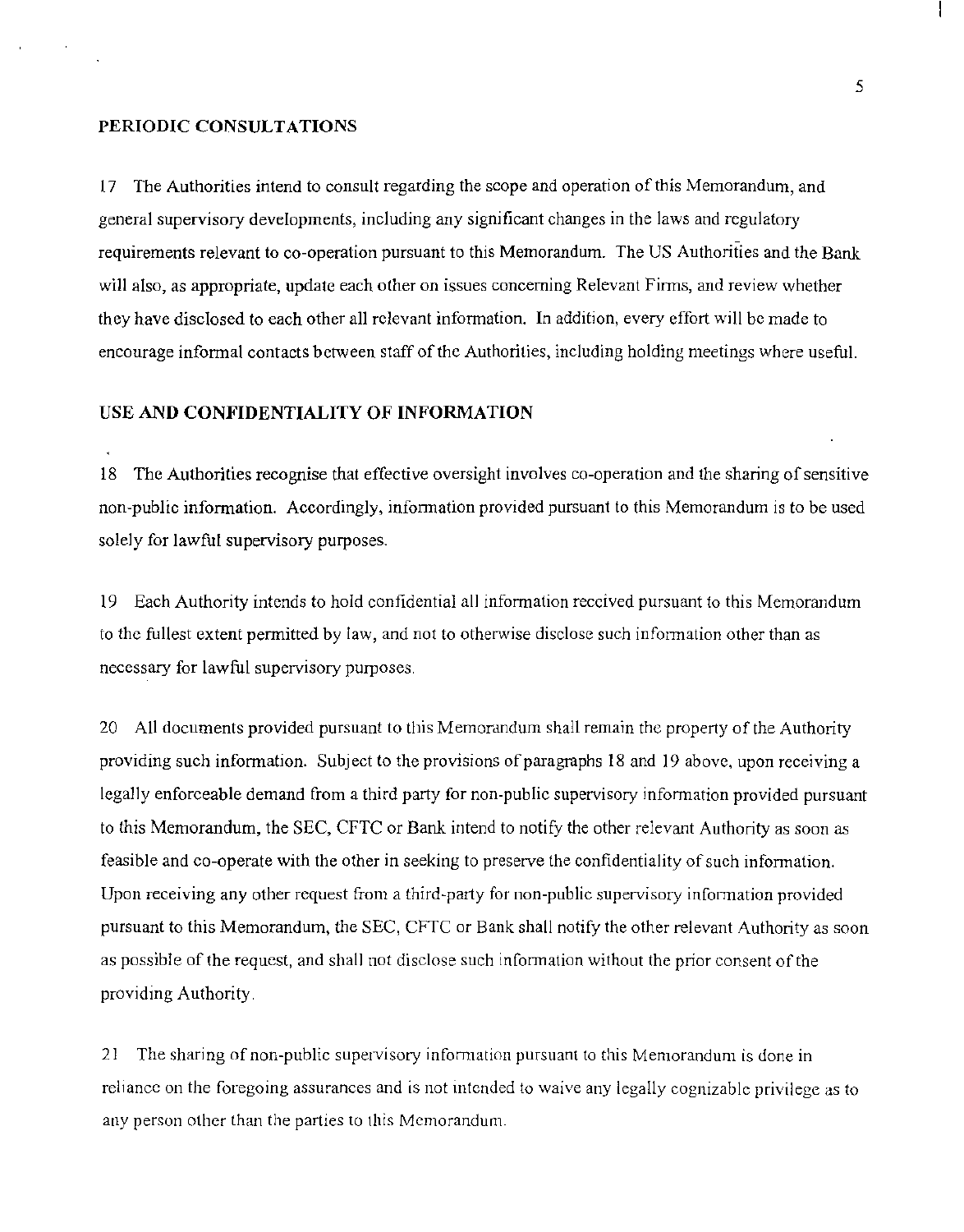22 Non-public materials provided by the SEC, CFTC and the Bank, pursuant to this Memorandum, should be marked on each page of the material provided with a legend reading as follows: "NON-PUBLIC-PROVIDED PURSUANT TO SEC/CFTC/BOE MEMORANDUM OF UNDERSTANDING".

### MISCELLANEOUS PROVISIONS

23 In addition to the other terms set forth herein, the provision of, or a request for, information under this Memorandum may be denied (a) where compliance would require any of the Authorities to act in a manner that would violate applicable law; or (b) on grounds of public interest or national security.

24 By executing this Memorandum, none of the Authorities waives any immunity from suit to which it may be entitled nor submits to the jurisdiction of any court that would not have been a court of competent jurisdiction if this Memorandum had not been executed. Nothing in this Memorandum limits, expands or affects the respective jurisdiction of the SEC, CFTC or Bank.

25 No provision of this Memorandum is intended to give rise to the right on the part of any person, entity or governmental authority other than the SEC, CFTC or the Bank, directly or indirectly, to request any information or to challenge the provision of information under this Memorandum.

26 The Authorities recognise that the Bank's responsibilities for banking supervision, and in relation to money market institutions listed under section 43 of the Financial Services Act, will be transferred in 1998 to the Financial Services Authority (the new name for the enhanced Securities and Investments Board), which will become the single statutory financial regulator in the UK in the course of 1998-99. Co-operation under this Memorandum will continue after this transfer and its provisions will, from the time of transfer of these responsibilities, cease as between the Bank and the US Authorities and continue in effect between the Financial Services Authority and the US Authorities, as if all references to the Bank in the Memorandum were references to the Financial Services Authority in its capacity as supervisor of banks under the Banking Act 1987 as amended (and as the party responsible for maintaining the list provided for in Section 43 of the Financial Services Act). This Memorandum has accordingly been signed on behalf of the Financial Services Authority to evidence this understanding.

27 Co-operation under this Memorandum is to continue until the expiration of 30 days after any of the Authorities gives written notice to the others of its intention to terminate its co-operation hereunder. If